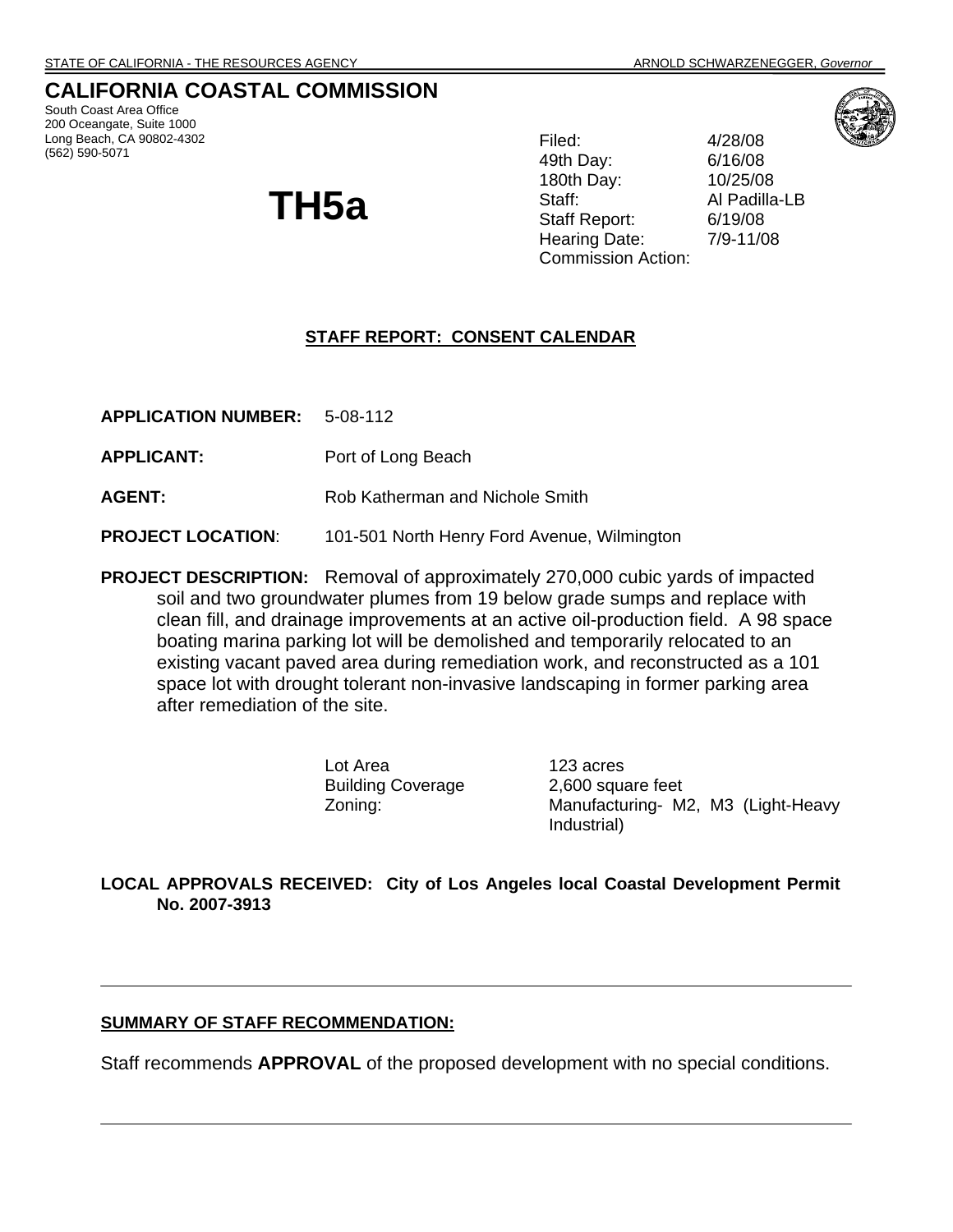#### **I. STAFF RECOMMENDATION:**

Staff recommends that the Commission adopt the following resolution to **APPROVE** the coastal development permit application:

#### *MOTION: I move that the Commission approve coastal development permit applications included on the consent calendar in accordance with the staff recommendations.*

Staff recommends a **YES** vote. Passage of this motion will result in approval of all permits included on the consent calendar. An affirmative vote of a majority of the Commissioners present is needed to pass the motion.

### **RESOLUTION TO APPROVE THE PERMIT:**

The Commission hereby approves a permit, subject to the conditions below, for the proposed development and adopts the findings set forth below on grounds that the development as conditioned will be in conformity with the provisions of Chapter 3 of the California Coastal Act and will not prejudice the ability of the local government having jurisdiction over the area to prepare a local coastal program conforming to the provisions of Chapter 3. Approval of the permit complies with the California Environmental Quality Act because either 1) feasible mitigation measures and/ or alternatives have been incorporated to substantially lessen any significant adverse effects of the development on the environment, or 2) there are no further feasible mitigation measures or alternative that would substantially lessen any significant adverse impacts of the development on the environment.

#### **II. STANDARD CONDITIONS:**

- 1. Notice of Receipt and Acknowledgment. The permit is not valid and development shall not commence until a copy of the permit, signed by the permittee or authorized agent, acknowledging receipt of the permit and acceptance of the terms and conditions, is returned to the Commission office.
- 2. Expiration. If development has not commenced, the permit will expire two years from the date this permit is reported to the Commission. Development shall be pursued in a diligent manner and completed in a reasonable period of time. Application for extension of the permit must be made prior to the expiration date.
- 3. Interpretation. Any questions of intent or interpretation of any condition will be resolved by the Executive Director or the Commission.
- 4. Assignment. The permit may be assigned to any qualified person, provided assignee files with the Commission an affidavit accepting all terms and conditions of the permit.
- 5. Terms and Conditions Run with the Land. These terms and conditions shall be perpetual, and it is the intention of the Commission and the permittee to bind all future owners and possessors of the subject property to the terms and conditions.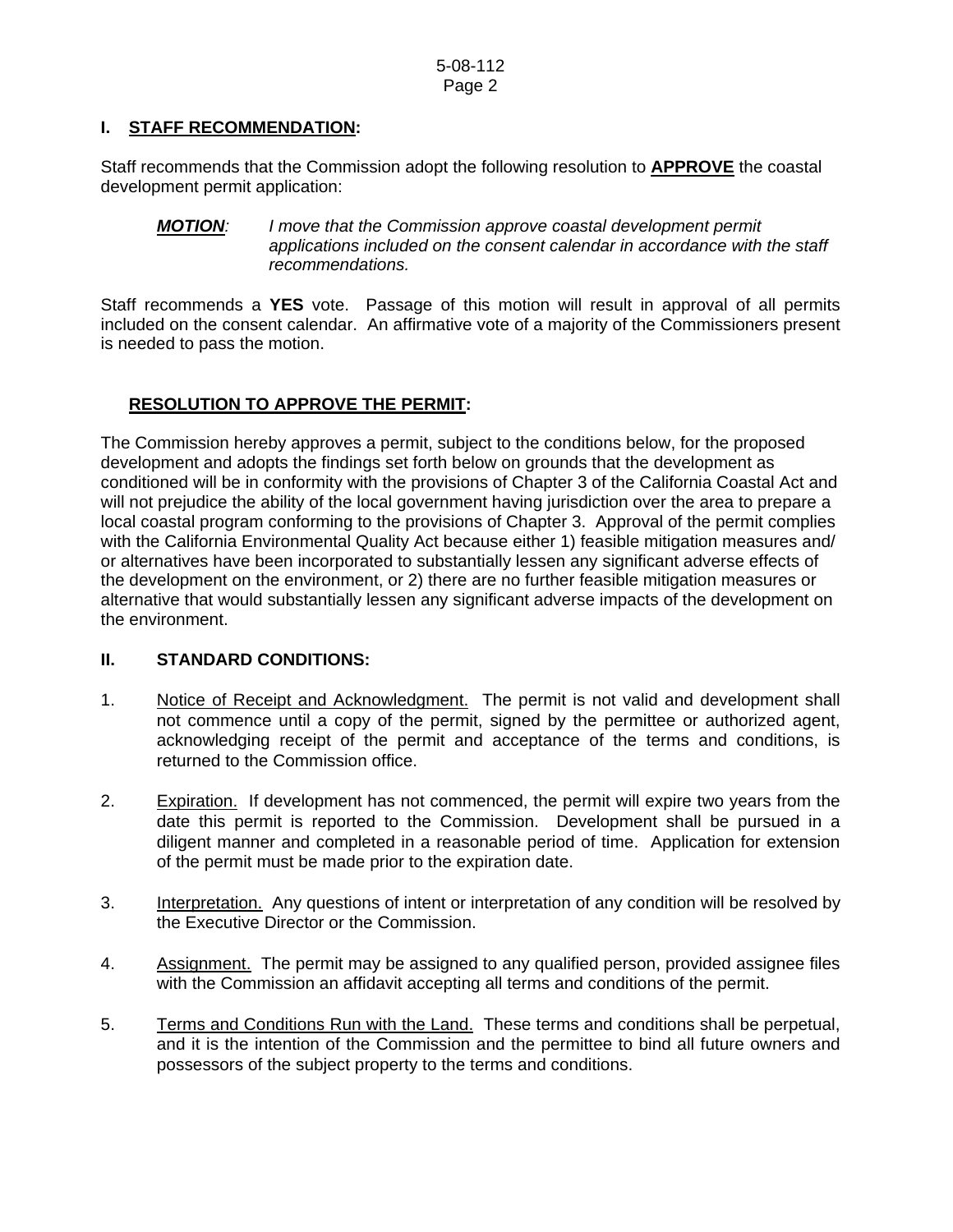## **III. SPECIAL CONDITIONS: None**

## **IV. FINDINGS AND DECLARATIONS:**

The Commission hereby finds and declares:

#### **A. Project Description and Location**

The applicant proposes to remove approximately 270,000 cubic yards of impacted soil and two groundwater plumes from 19 below grade sumps and replace with clean imported fill, and construct drainage improvements at an active oil-production field. A 44,300 square foot, 98 space boating marina parking lot will be demolished and parking will be temporarily relocated to an existing vacant paved area during the remediation work. Once the remediation work has been completed, a permanent 54,000 square foot, 101 space paved parking lot will be constructed in the area of the former parking lot with porous pavement, drought tolerant non-invasive landscaping, drainage and water quality improvements.

The project site is a 123 acre, level, irregularly shaped site fronting on the west side of Henry Ford Avenue, at the Pier A West/Area 2 property within the Wilmington community of the City of Los Angeles. The site is an active oil field that has been in operation since the 1930's. From 1948 to 1970, liquid wastes, such as drilling muds, sovents, paint sludges, and other liquids that did not conform to the site's disposal permits for off-site disposal, were deposited into 19 on-site shallow, clay-lined sumps. In 1970, disposal of liquid waste ceased and the sumps were covered with two to three feet of clean soil. Since 1994, Tidelands Oil Production Company, the lessee, has performed bioremediation under the City's Industrial Wastewater Permit (W-492261, and Order No. 00-044, File No. 77-47, issued by the California Regional Water Quality Control Board).

According to the Port of Long Beach, the Port requested from the Los Angeles Regional Water Quality Control Board (LARWQCB) permission to conduct a "hot spots" removal to stop the "source" material in the 19 sumps from leaking into groundwater. In response, the LARWQCB issued a Clean Up and Abatement Order in July 2007.

The clean-up is expected to take place over 13 months from April 2008 to June 2009, which includes demolition of existing pipe and utility lines to access the sumps, relocation of pipe and utility lines along the periphery of the site for continued use of the active oil production facility, and demolition of existing buildings, totaling approximately 10,160 square feet and constructing a new 2,600 square foot operation building (The demolition and relocation of pipes and buildings were previously approved under Coastal Development Permits 5-07-167 and 5-07-431). All sump material and contaminated soil will be transported to licensed disposal facilities. Groundwater from dewatering wells will be removed for off-site disposal by tanks and/or vacuum trucks. Drainage improvements for the cleanup site will include grading the site to direct all on-site runoff to proposed storm water detention basins for treatment of runoff from storm events. All water collected from the detention basins will be used on-site for the existing reinjection wells.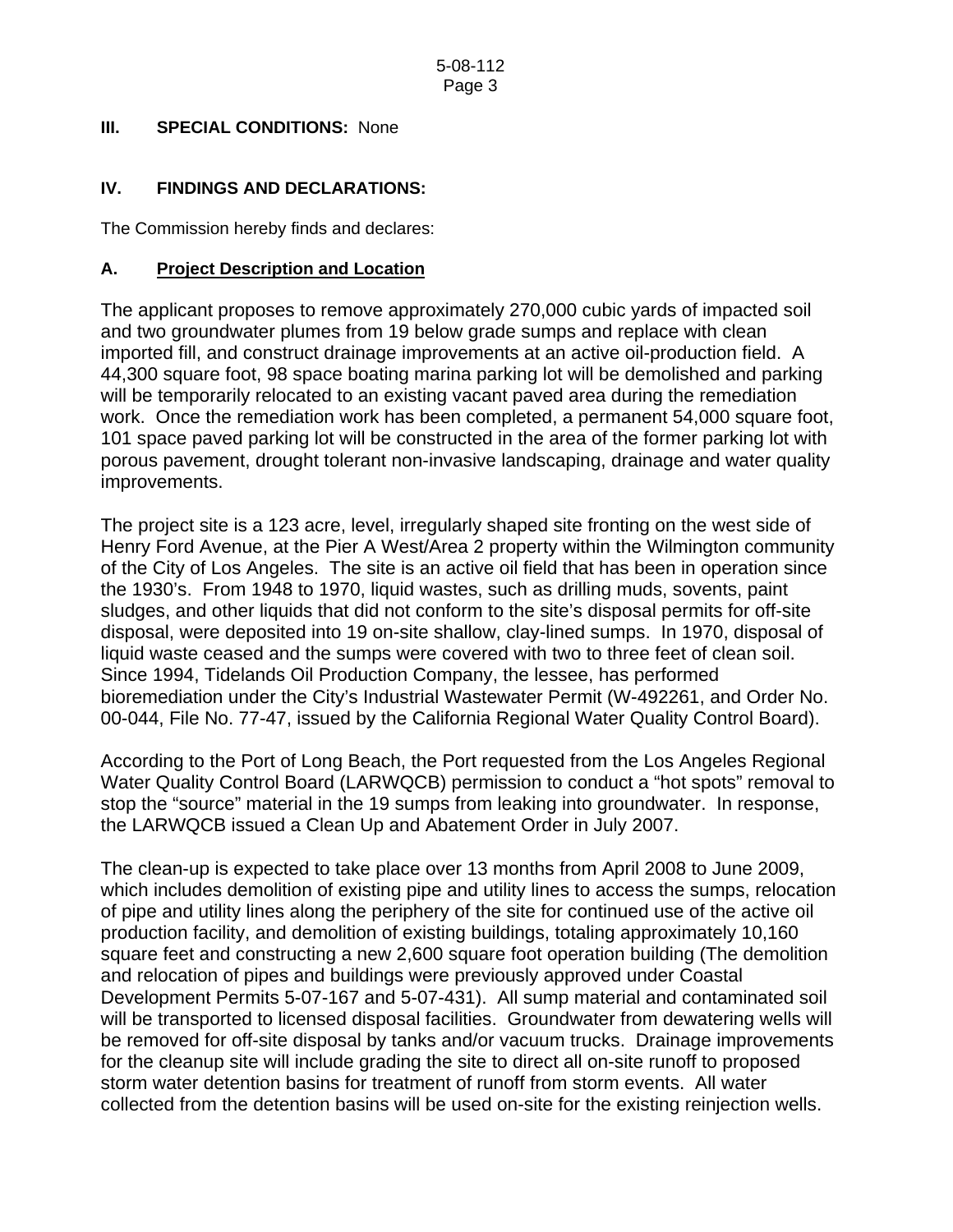In addition, the site will be planted and hydro-seeded with drought resistant native plants and grasses for dust control and stormwater quality management.

During the cleanup operation the existing boater parking lot will be demolished to excavate one of the sumps. An existing paved area, located within the 123 acre site and approximately 600 feet to the west of the existing parking lot, will be used for temporary boater parking. A temporary gravel bag berm will be constructed to control runoff and the lot will be routinely cleaned. A temporary shuttle will be provided for boater transportation from the parking lot to the docks during the use of the temporary lot.

The Port has had numerous public meetings with the community and boaters regarding the proposed project. The Port has also received a coastal development permit (ZA 2007-3913) from the City of Los Angeles, which includes a number of conditions, including compliance with the submitted Dust Control Plan and Standard Urban Stormwater Mitigation Plan.

## **B. Access**

The proposed development will not affect the public's ability to gain access to, and/or to make use of, the coast and nearby recreational facilities. Therefore, as proposed the development conforms with Sections 30210 through 30214, Sections 30220 through 30224, and 30252 of the Coastal Act.

## **C. Water Quality**

The proposed development has a potential for a discharge of polluted runoff from the project site into coastal waters. To address these concerns, the development, as proposed incorporates design features to minimize site runoff and the effect of construction and post-construction activities on the marine environment. These design features include, but are not limited to, the appropriate management of equipment and construction materials, and for the use of post-construction best management practices to minimize the project's adverse impact on coastal waters. Therefore, the Commission finds that the proposed development conforms with Sections 30230 and 30231 of the Coastal Act regarding the protection of water quality to promote the biological productivity of coastal waters and to protect human health.

# **D. Local Coastal Program**

Coastal Act section 30604(a) states that, prior to certification of a local coastal program ("LCP"), a coastal development permit can only be issued upon a finding that the proposed development is in conformity with Chapter 3 of the Act and that the permitted development will not prejudice the ability of the local government to prepare an LCP that is in conformity with Chapter 3. The City of Los Angeles has neither a certified LCP nor a certified Land Use Plan for the Wilmington planning area. The proposed development is consistent with Chapter 3 of the Coastal Act. Approval of the project will not prejudice the ability of the local government to prepare a Local Coastal Program that is in conformity with the provisions of Chapter 3 of the Coastal Act.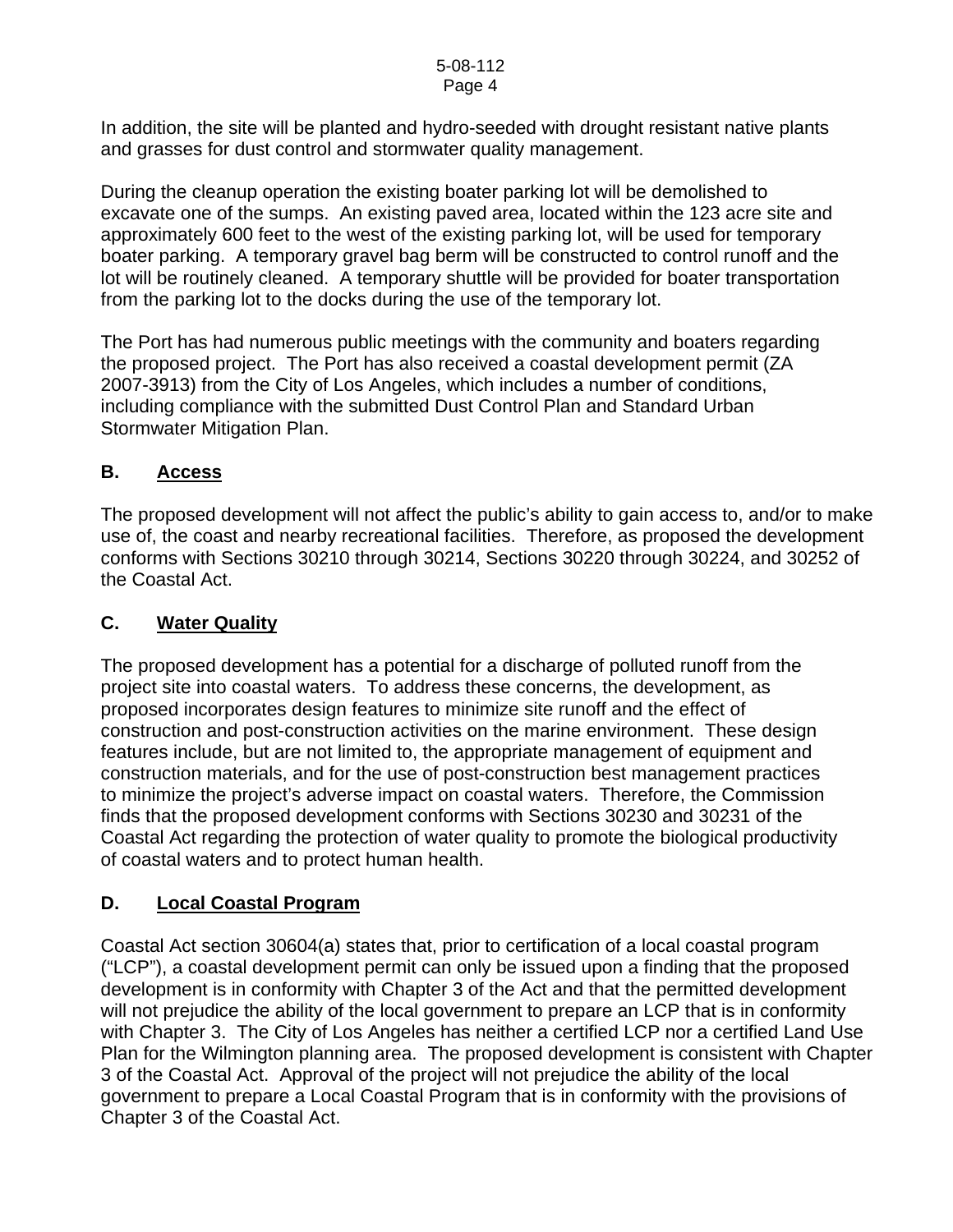# **E. California Environmental Quality Act**

As proposed, there are no feasible alternatives or feasible mitigation measures available which would substantially lessen any significant adverse effect which the activity may have on the environment. Therefore, the Commission finds that the proposed project, as proposed is the least environmentally damaging feasible alternative and can be found consistent with the requirements of the Coastal Act to conform to CEQA.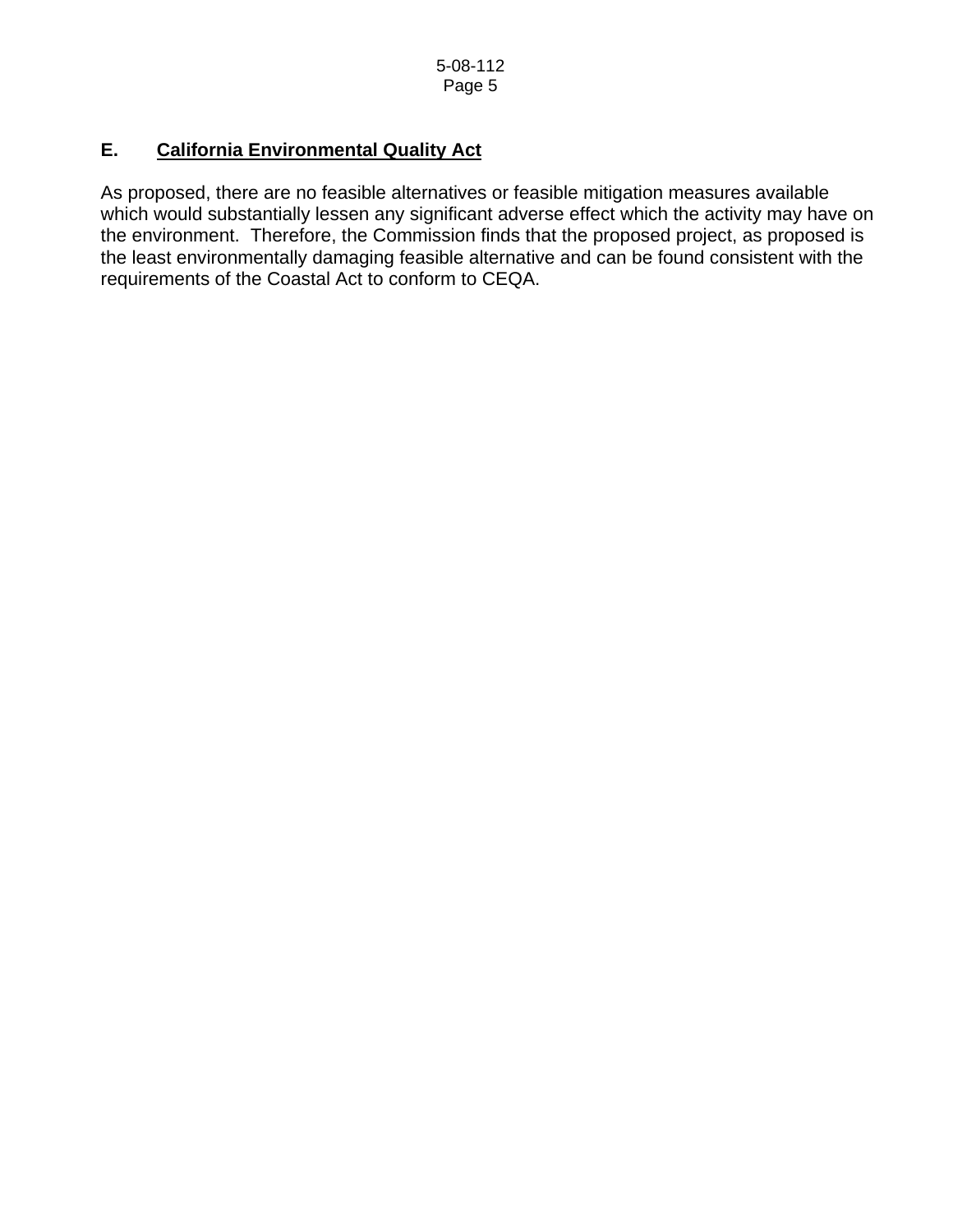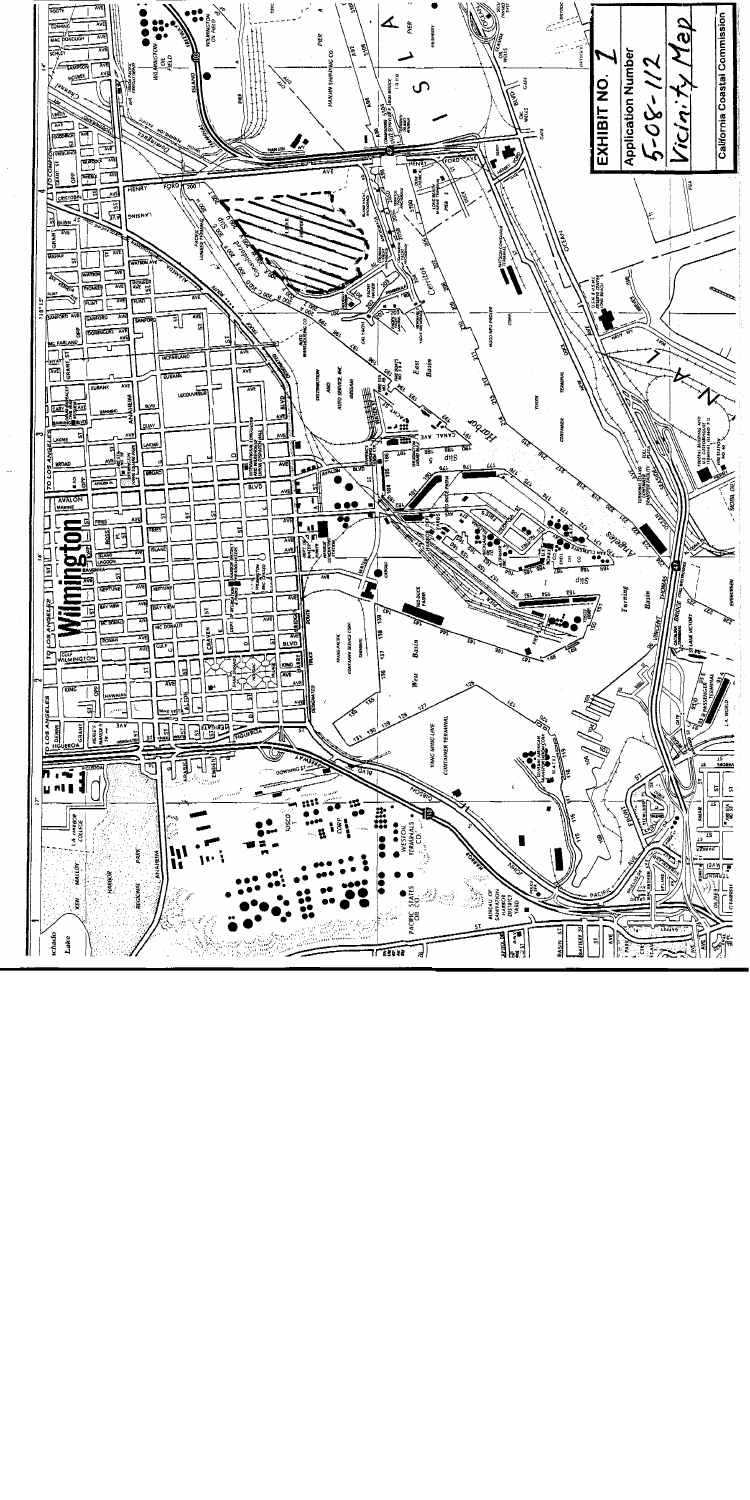